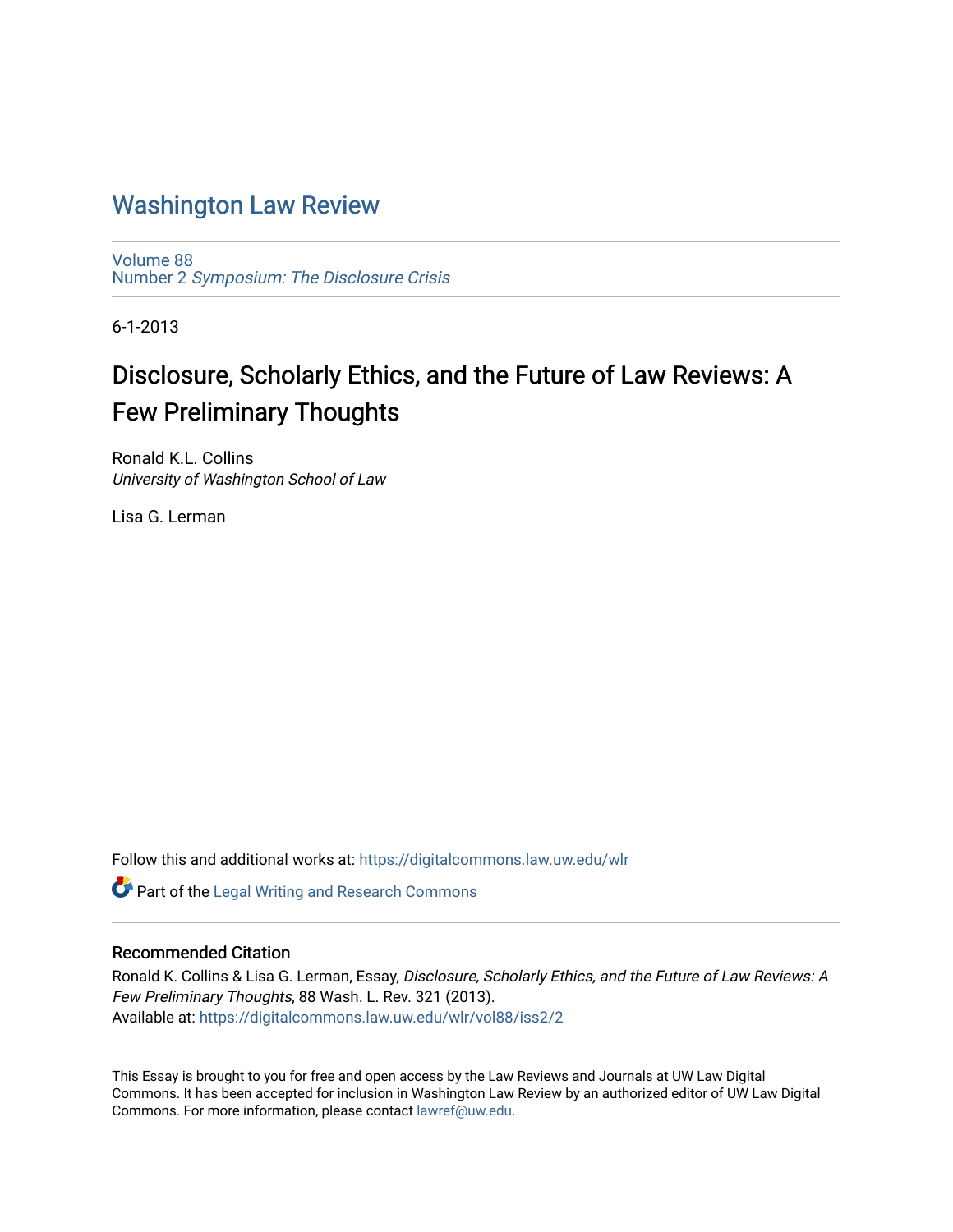## **DISCLOSURE, SCHOLARLY ETHICS, AND THE FUTURE OF LAW REVIEWS: A FEW PRELIMINARY THOUGHTS**

Ronald K.L. Collins & Lisa G. Lerman

*The reader should know through what spectacles his adviser is viewing the problem.* <sup>1</sup> —William O. Douglas *Washington Law Review* (1965)

Scholarship is the work-product of scholars. The word derives from the Latin *schola*, as in school. Hence, scholarship is related to education, which in turn is related to the advancement of human knowledge. By that measure, the best scholarship may increase our knowledge, both practical and theoretical. But when undisclosed bias affects that which is offered up as knowledge, it may unduly slant our understanding of life, law, and other things that matter. While bias-free knowledge may be a utopian ideal, it is, nonetheless, a principle worthy of our respect.

Case in point: According to the *Washington Post*<sup>2</sup> the National Rifle Association has funded some of the scholarship propounding the view that the Second Amendment protects an individual right to own a gun. Before this sponsored scholarship, such an interpretation of the Amendment was regarded as tenuous.<sup>3</sup> Over three decades and a number

<sup>\*</sup>  Harold S. Shefelman Scholar, University of Washington, School of Law. By way of full disclosure, in the early 1990s I worked for the Center for Science in the Public Interest and was assigned to the Integrity in Science Project. My work included projects related to securing greater disclosure in professional journals.

Professor and Coordinator of Clinical Programs, The Catholic University of America, Columbus School of Law. I have written on a number of topics related to professional dishonesty, including *First Do No Harm: Law Professor Misconduct Toward Law Students*, 56 J. LEGAL EDUC. 86 (2006), and *Misattribution in Legal Scholarship: Plagiarism, Ghostwriting, and Authorship*, 42 S. TEX. L. REV. 467 (2001), both of which deal with the ethical obligations of legal scholars. The authors thank Professor Deborah Rhode, whose work on this issue is acknowledged below, for her thoughtful comments on this Essay.

<sup>1.</sup> William O. Douglas, *Law Reviews and Full Disclosure*, 40 WASH. L. REV. 227, 229–30 (1965) (address prepared for the annual *Washington Law Review* banquet, April 21, 1965).

<sup>2.</sup> Peter Finn, *How the NRA Helped Reshape Views of the Second Amendment*, WASH. POST, Mar. 14, 2013, at A1.

<sup>3</sup>*. Id.* Nelson Lund, the Patrick Henry Professor of Constitutional Law and the Second Amendment at George Mason University (a chair endowed by the National Rifle Association), said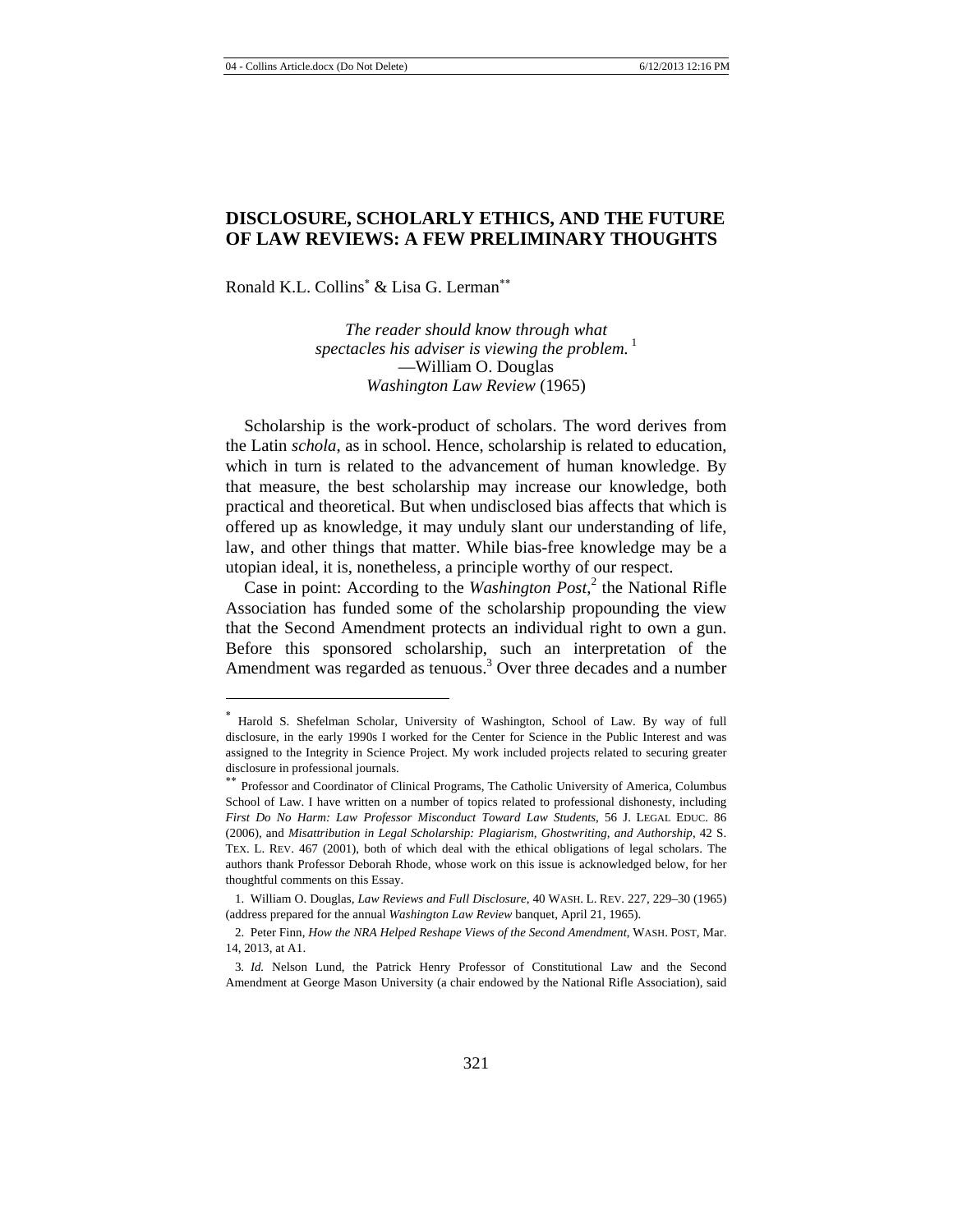of books and articles later, the United States Supreme Court, in 2008, recognized for the first time an individual, though limited, constitutional right to possess a gun.<sup>4</sup> The change has altered the political and regulatory framework and constrains attempts to stem the tide of gun violence in the United States. Whatever one makes of this, there is reason to believe that the success of a legal scholarship campaign funded by the NRA and the gun industry might well have affected the direction of the law.

It is not easy to decipher which articles on the Second Amendment were paid for by the gun lobby because very few of these articles include information about financial support, if any, for the work.<sup>5</sup> This is unsurprising because the vast majority of law reviews do not require disclosure of financial support or affiliations that might compromise the intellectual independence of their authors.<sup>6</sup>

One scholar reports that in 2008 only 5.5% of law review articles included acknowledgement of financial support for research.<sup>7</sup> Perhaps

the idea that the Constitution protects an individual right to own a gun was previously regarded as "preposterous and just propaganda from gun nuts." *Id.*

<sup>4.</sup> *See* District of Columbia v. Heller, 554 U.S. 570, 576–96 (2008).

<sup>5.</sup> Don Kates was identified in the *Washington Post* article, *supra* note 2, as one of the most prominent and prolific authors espousing the "NRA view" of the Second Amendment. Occasionally, he mentions in a biographical footnote at the beginning of each of his articles that he is "affiliated with the Pacific Research Institute," a conservative think tank. A review of fourteen of Kates' articles in journals published by law reviews at Hastings, Emory, Hamline, UCLA, Cardozo, William & Mary, Tennessee, Washington University, Michigan, Colorado, Fordham, Harvard, Northwestern, the University of San Francisco, Chicago, and Duke, turned up only one article (in the *Washington Law Quarterly*) in which he and his co-author acknowledged funding from the Julius Rosenthal Fund and the Kirkland & Ellis Research Fund of Northwestern University. (Kates' co-author on this article was on the faculty at Northwestern.) *See* Daniel D. Polsby & Don B. Kates, Jr., *Of Holocausts and Gun Control*, 75 WASH. U. L.Q. 1237, 1237 n.a1 (1997). In the other articles, Kates thanks individuals who perhaps contributed ideas, but says nothing about what financial support, if any, he might have received.

<sup>6.</sup> Professor Deborah Rhode notes that "[i]n fields other than medicine and science, many journals and professional societies lack disclosure requirements entirely, or do not mandate sufficiently specific information to gauge the likelihood of a bias." Deborah L. Rhode, *The Professional Ethics of Law Professors*, 56 J. LEGAL EDUC. 70, 75 (2006). Other scholars also have criticized the legal academy for its failure to impose any standards of transparency, not to mention reliability and validity. *See generally* Lee Epstein & Charles E. Clarke, Jr., *Academic Integrity and Legal Scholarship in the Wake of* Exxon Shipping, *Footnote 17*, 21 STAN. L. & POL'Y REV. 33 (2010); Rory K. Little, *Law Professors as Lawyers: Consultants, Of Counsel, and the Ethics of Self-Flagellation*, 42 S. TEX. L. REV. 345 (2001); Thomas O. McGarity, *A Movement, a Lawsuit, and the Integrity of Sponsored Law and Economics Research*, 21 STAN. L. & POL'Y REV. 51 (2010).

<sup>7.</sup> Shireen A. Barday, *Punitive Damages, Remunerated Research, and the Legal Profession*, 61 STAN. L. REV. 711, 713 (2008). Larissa MacFarquhar reports in *The New Yorker* that Aaron Swartz, the brilliant computer genius who recently committed suicide, did the research that produced the data above. Larissa MacFarquhar, *Requiem for a Dream*, NEW YORKER, Mar. 11, 2013, at 48, 51. Swartz is said to have "downloaded a significant portion of the articles on the Westlaw legal-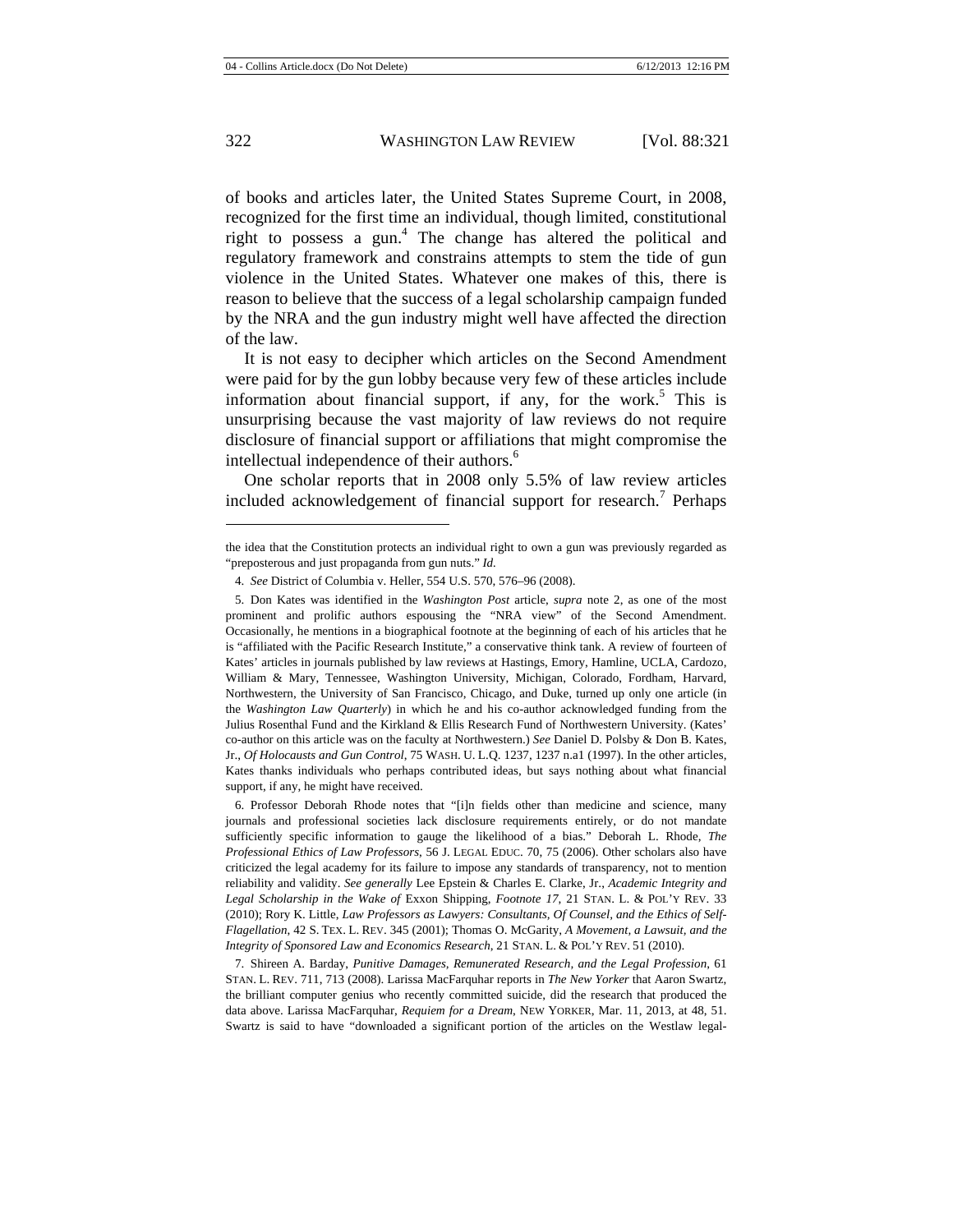half of these acknowledged donors are universities, which routinely support research and usually have no impact on the content.<sup>8</sup> Thus, almost ninety-five percent of law review articles included no information about whether the researcher received financial support for the work. Because virtually all law reviews have no disclosure policy, these authors are free to reveal or conceal the sources of their funding and their affiliations.<sup>9</sup>

In varying ways, legislators, regulators, and judges rely upon legal scholarship in developing law and policy and in writing, amending and interpreting legal rules. Scholars have time to delve deeply into the topics on which they write. At its best, their work is respected because of the depth of inquiry involved and because of their expertise. It is important, then, for legal scholars to exercise independent judgment and likewise to be open and candid with their audiences as to how they reached their conclusions.

### I. IMPARTIALITY AS A PROFESSIONAL NORM

American judges must recuse themselves from deciding matters if their "impartiality might reasonably be questioned ...."<sup>10</sup> Such impartiality is defined as the "absence of bias or prejudice in favor of, or against, particular parties or classes of parties, as well as maintenance of an open mind in considering issues  $\dots$  .  $11$  What is important is not only actual judicial integrity, but the appearance of integrity as well. It also is important for anyone involved in the judicial system to have full knowledge of those who judge them, including possible sources of bias.

Like judges, all lawyers are expected to uphold the administration of justice, and accordingly, to avoid conduct that exhibits bias. Commentary in the Model Rules of Professional Conduct explains it this way: "A lawyer who, in the course of representing a client, knowingly manifests by words or conduct, bias or prejudice based upon race, sex, religion, national origin, disability, age, sexual orientation or socioeconomic status, violates [the Model Rules] when such actions are

research database in order to analyze their sources of funding, in the hope of determining whether economic interests affected their conclusions. He gave the data to a Stanford law student, and she published an article in the *Stanford Law Review* based on his findings." *Id.*

<sup>8.</sup> Barday, *supra* note 7, at 713.

<sup>9.</sup> *See id.* at 713.

<sup>10.</sup> MODEL CODE OF JUDICIAL CONDUCT R. 2.11(A) (2011).

<sup>11.</sup> *Id.* at Terminology.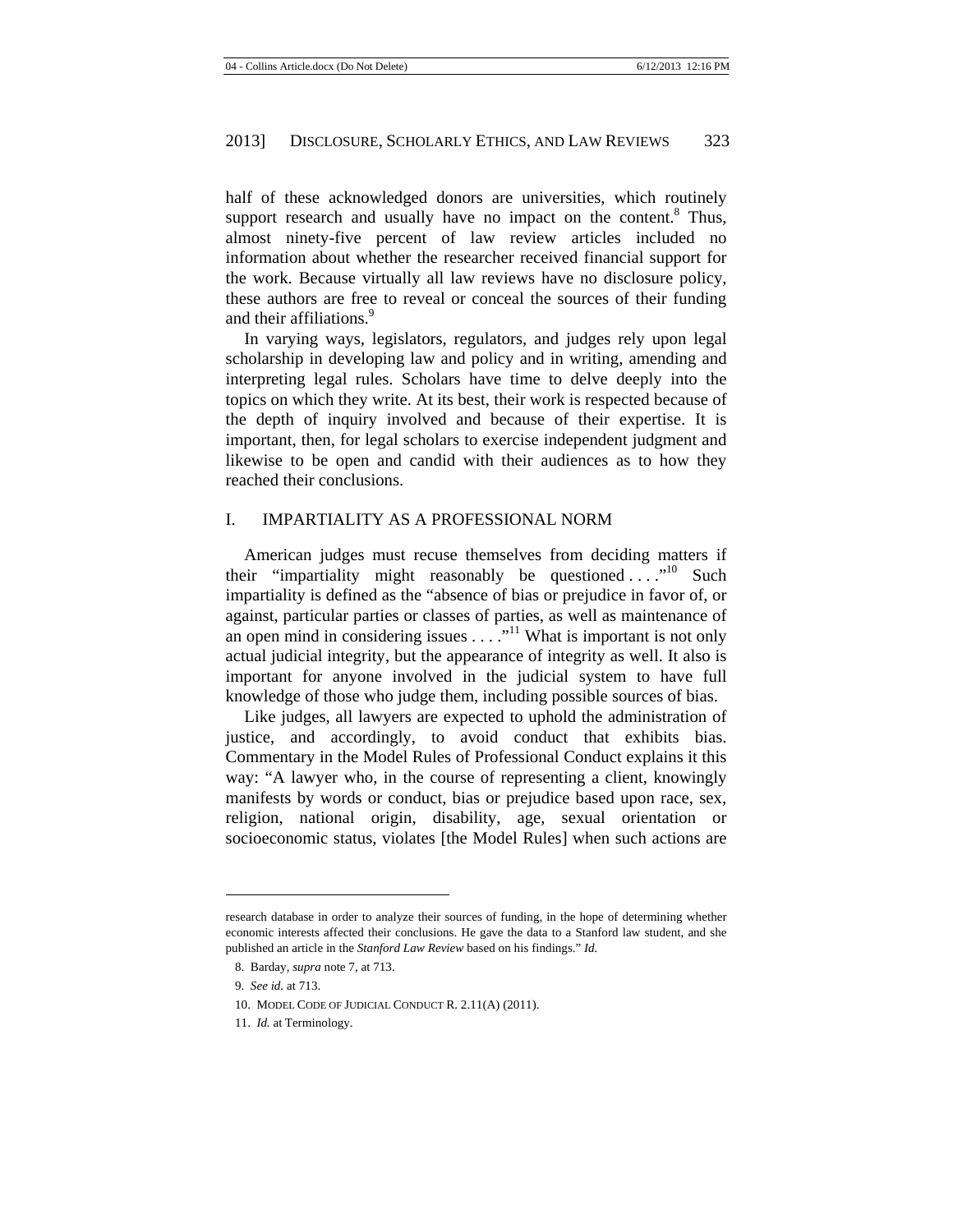prejudicial to the administration of justice."12 While this passage formally applies only to the conduct of lawyers representing clients, the basic principle underlying the rule certainly is relevant to legal scholars.

To be sure, we do not regulate legal scholars in the same way that we regulate judges and lawyers. Nevertheless, we expect scholars to embody high standards of integrity in the work that they do. While scholars do not decide cases, they publish articles that may influence the outcomes of cases and impact the development of the law. The legitimacy of legal scholarship depends on the integrity of the scholar's work. Both the careful process that law schools undertake in reviewing the written work of a prospective faculty member, and the review process law journals engage in before they make an offer to publish, provide some safeguards of the disinterestedness and the integrity of the scholar's work product. Even so, given current standards (or the lack of them), much legal scholarship is published without editorial knowledge or disclosure of the authors' backgrounds and affiliations.

#### II. TRANSPARENCY IN DISCLOSURE POLICIES

How much we value what is offered to us as fact depends on how information is presented and who presents it. This much is obvious from the way we speak, as in, "You cannot believe anything on Fox News," or "Did you expect the *New York Times* to be objective?" So, too, some express skepticism when, for example, they hear of an environmental assessment prepared by either the Sierra Club or underwritten by Exxon-Mobil. To much the same effect, consider how we might judge a report on the causes of violence in America if the study were, on the one hand, conducted by the National Rifle Association, or, on the other hand, underwritten by the Coalition to Stop Gun Violence. Or how might we view the objectivity of a judge presiding over a case in which she or her spouse had a financial interest? In all of these instances and others, we would have suspicions. This is not to say that a bias-free result is impossible in every such instance. But it is to say that we do want to know of that potential for bias and we do want to know the facts or affiliations that may jeopardize what is offered to us as fact. In other words, *disclosure* is important; *transparency* matters; and the more we know about the speaker's perspective and potential biases, the more likely we are to make truly informed, or at least better informed, decisions about the respective worth of what is published. The disclosure

<sup>12.</sup> MODEL RULES OF PROF'L CONDUCT R. 8.4 cmt. 3 (2002).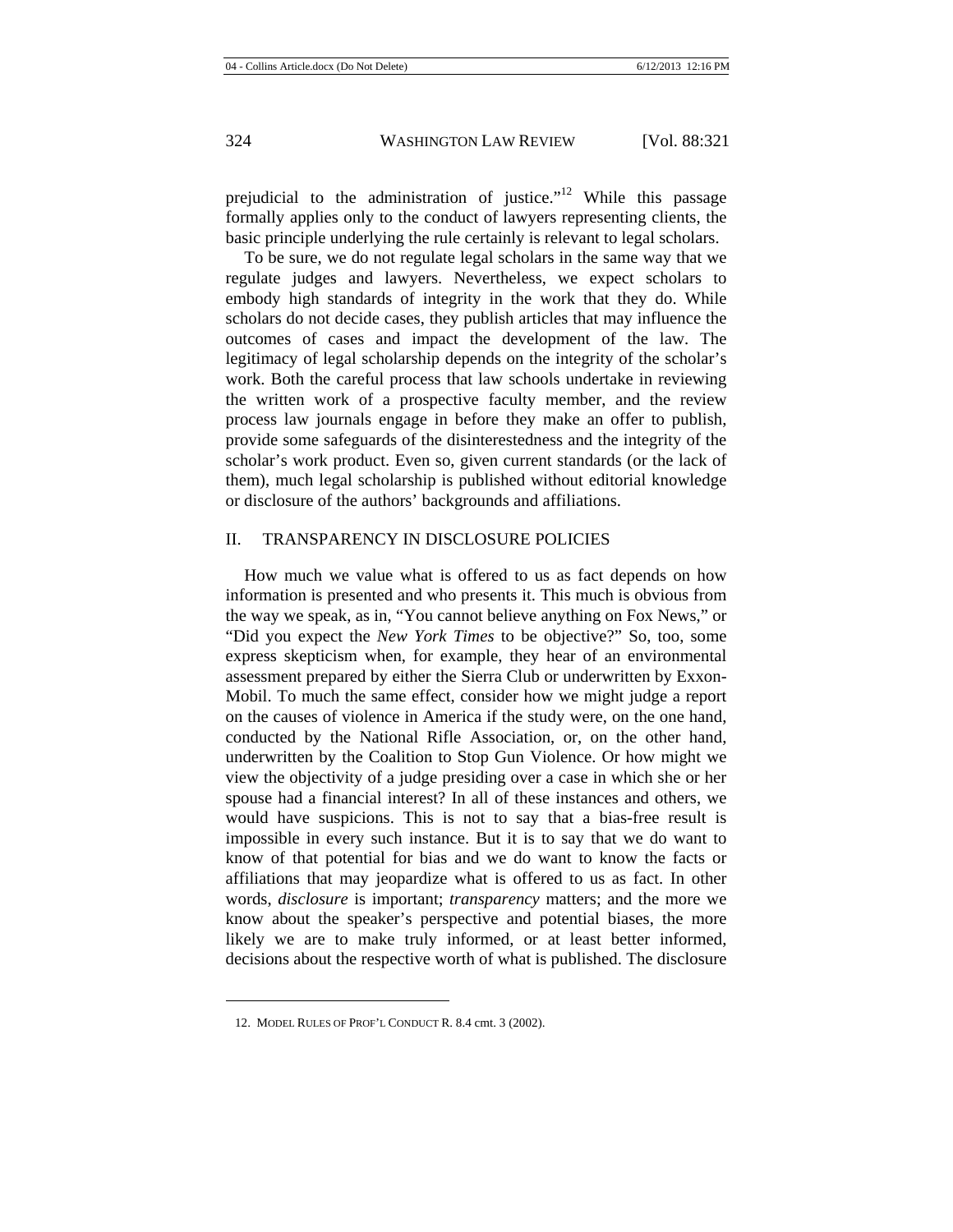ideal, as noted below, is one valued in science and other professional journals.

 As of four years ago, nearly ninety percent of 256 medical journals had formal conflict of interest policies, which mandate various kinds of disclosures.<sup>13</sup> Many scientific journals have also adopted such policies, though less consistently than medical journals.<sup>14</sup> Such journals are not alone in their insistence on integrity and disclosure in scholarship. The American Historical Association has likewise expressed concerns in this area and requires disclosure. The Association's *Statement on Standards of Professional Conduct* declares that "[h]istorians should acknowledge the receipt of any financial support, sponsorship, or unique privileges (including special access to research material) related to their research, especially when such privileges could bias their research findings."15 The American Political Science Association also expressed similar concerns in its *Guide to Professional Ethics*:

With respect to any public scholarly activity including publication of the results of research, the individual researcher: . . . bears sole responsibility for publication; . . . should disclose all relevant sources of financial support; ... should indicate any condition imposed by financial sponsors or others on research publication, or other scholarly activities; and . . . should conscientiously acknowledge any assistance received in conducting research.<sup>16</sup>

Though these disclosure polices are clearly the norm for such journals, they are largely unheard of among legal journals. What is stressed in the former is strikingly absent in the latter. While a debate rages on among science journals about the need for even stricter policies requiring disclosure of funding sources<sup>17</sup> and enforcement practices,<sup>18</sup>

<sup>13.</sup> *See* Jared A. Blum, Kalev Freeman, Richard C. Dart, & Richelle J. Cooper, *Requirements and Definitions in Conflict of Interest Policies of Medical Journals*, 302 JAMA 2230, 2230 (2009) ("Most journals that officially endorsed International Committee of Medical Journal Editors guidelines had [conflict of interest] policies . . . .").

<sup>14.</sup> *See generally* Jessica S. Ancker & Annette Flanagin, *A Comparison of Conflict of Interest Policies at Peer-Reviewed Journals in Different Scientific Disciplines*, 13 SCI. ENG. ETHICS 147 (2007).

<sup>15.</sup> *Statement on Standards of Professional Conduct*, AM. HISTORICAL ASS'N (June 8, 2011), http://historians.org/pubs/Free/ProfessionalStandards.cfm (last visited Apr. 12, 2013).

<sup>16.</sup> AM. POLITICAL SCI. ASS'N, A GUIDE TO PROFESSIONAL ETHICS IN POLITICAL SCIENCE 9 (2d ed. 2008), *available at* http://www.apsanet.org/imgtest/ethicsguideweb.pdf.

<sup>17.</sup> *See, e.g.*, Editorial, *Add a Healthy Dose of Skepticism*, WASH. POST, Oct. 23, 2012, at E3 ("Health-care research is rife with potential conflicts of interest. Pharmaceutical firms have provided almost 60 percent of all biomedical research funding in the United States, raising questions about the integrity of some drug studies. In January 2007, the online journal PLOS published an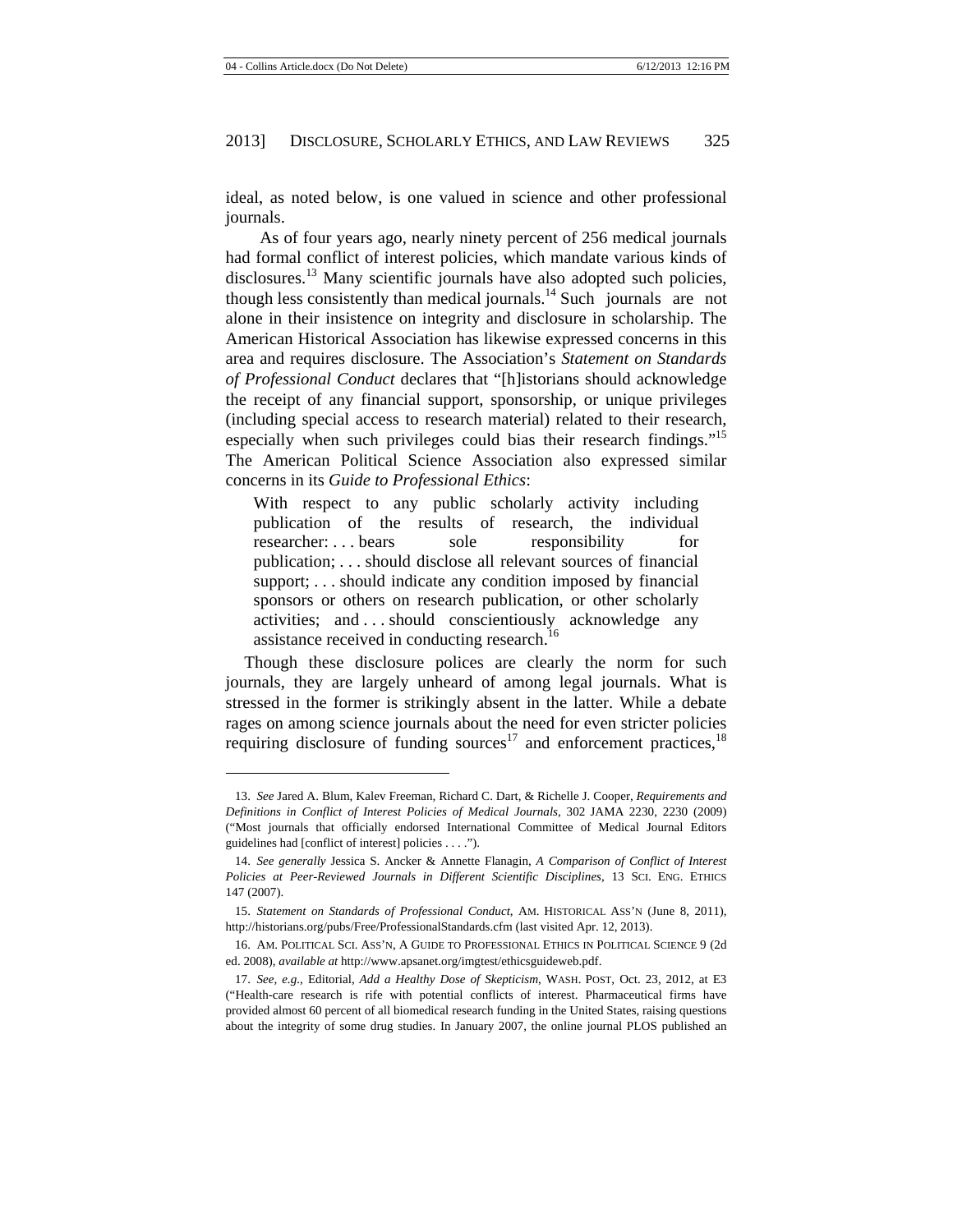there is a disconcerting silence in the world of law reviews. Law reviews almost uniformly do not ask authors and contributors if their work is funded by outside sources that would have a stake in the findings or conclusions of their work. Similarly, law reviews do not ask authors and/or contributors if their current or past affiliations are with groups that have a significant stake in their work. Silence is the norm; ignorance is the governing rule. Consider the following five hypothetical scenarios:<sup>19</sup>

- A "scholar" writes a law review article on contractual breaches and remedies in connection with digital content contracts but fails to disclose that within the past year a software company hired him to work on precisely such issues in order to diminish corporate liability.
- A "scholar" writes on tort reform without disclosing that she was of counsel to the Institute for Legal Reform, which the U.S. Chamber of Commerce funds.<sup>20</sup>
- A public interest lawyer authors a long article on the First Amendment rights of tobacco companies to advertise their products without disclosing that her organization had received funding from tobacco companies.<sup>21</sup>
- A "scholar" writes a review of a new book about the Second Amendment without disclosing that she helped organize an amicus brief in favor of strict gun control laws.
- A "scholar" writes a critique of the Securities Exchange Commission's antitrust policies without disclosing that he

analysis of nutrition studies involving soft drinks, juice or milk; it found that more than half had industry funding. More important, the studies' conclusions directly correlated with who funded them.").

<sup>18.</sup> *See* Merrill Goozner, *Unrevealed: Non-Disclosure of Conflicts of Interest in Four Leading Medical and Scientific Journals*, INTEGRITY IN SCIENCE (July 12, 2004), *available at*  http://cspinet.org/new/pdf/unrevealed\_final.pdf.

<sup>19.</sup> *See generally* Ronald K.L. Collins, *A Letter on Scholarly Ethics*, 45 J. LEGAL EDUC. 139 (1995) (discussing various conflicts of interest and calling on law reviews to establish disclosure policies).

<sup>20.</sup> *See* Joanne Doroshow, *The Secret Chamber of Commerce and its "Tort Reform" Mission*, HUFFINGTON POST, Oct. 28, 2009, http://www.huffingtonpost.com/joanne-doroshow/the-secretchamber-of-com\_b\_337634.html ("In 1998, the U.S. Chamber [of Commerce] created the ILR to pursue the Chamber's so-called 'tort reform' agenda: protecting corporations from liability, weakening the civil jury system and blocking the courthouse door for sick and injured Americans.").

<sup>21.</sup> *See generally* Philip J. Hilts, *Nader Assails A.C.L.U. on Tobacco Industry Gifts*, N.Y. TIMES, July 30, 1993, at A12 (stating that "starting in 1987 the A.C.L.U. had accepted large sums of money from tobacco companies, including \$500,000 from the Philip Morris Companies Inc." and such sums were not publicly disclosed).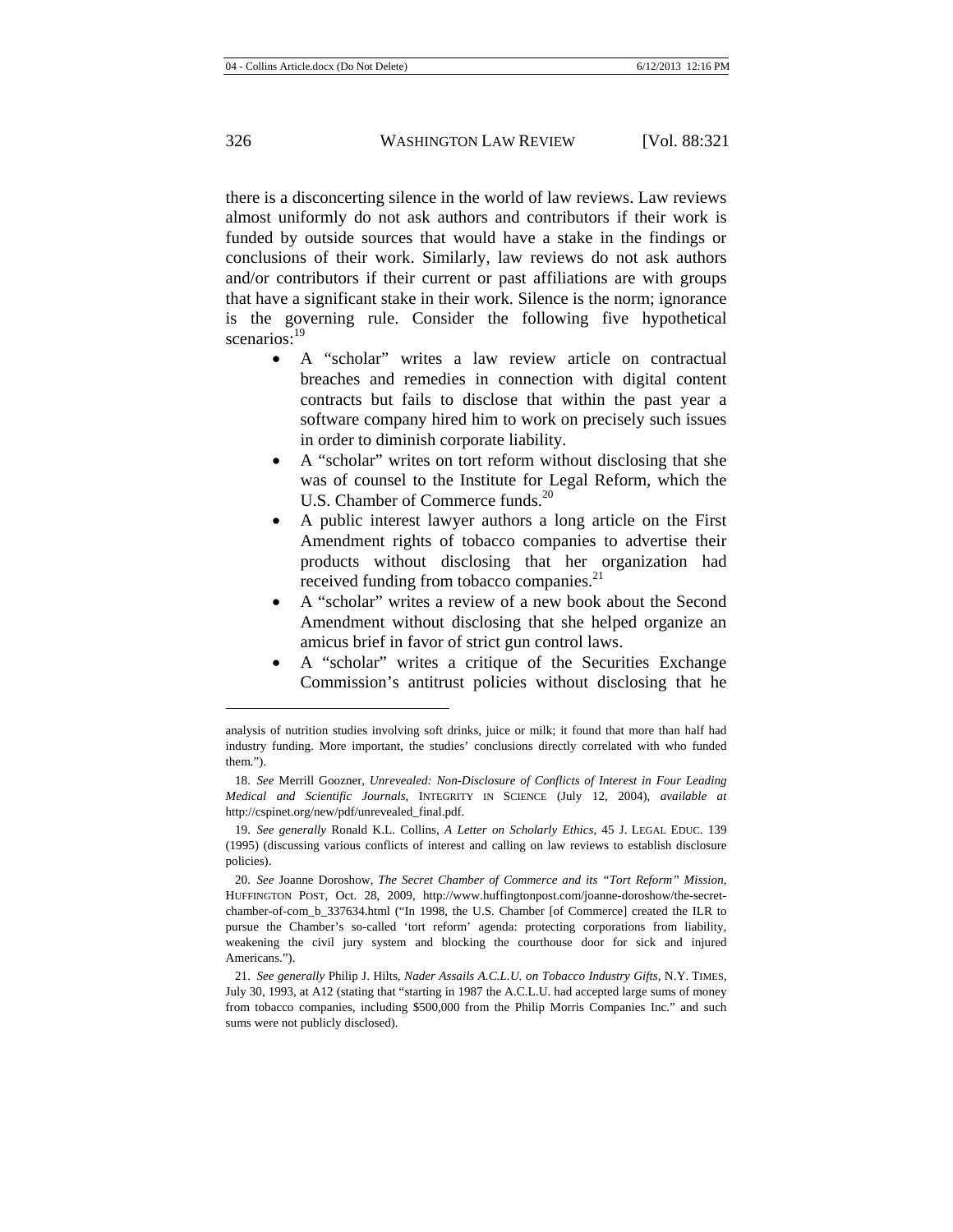worked on such issues for a corporate law firm the year before he became a law professor.

Such scenarios are neither novel nor new. As far back as fifty-seven years ago, Congressman Wright Patman (D-TX) issued a report complaining of the failure to disclose conflicts of interest in law review articles.<sup>22</sup> The report documented multiple instances in which professors were paid by interested entities financed by "the defenders of price discrimination, basing-point pricing practices, and other monopolistic practices."<sup>23</sup> Of course, one could offer many newer examples to drive home the same conceptual point. The time is long overdue for us to stop turning a blind eye to such practices. Law reviews should adopt meaningful disclosure polices. If for no other reason, this should be done to help curb the perception of bias and help enhance the ideal of transparency by providing more needed information to readers.

True scholars should aspire to intellectual independence, to unbiased consideration of the topics studied, or at least to disclosure of possible sources of bias in the scholar's work. In this context, bias refers to "inclination or prejudice for or against one person or group, especially in a way considered to be unfair  $\dots$   $^{24}$  Admittedly, bias is a many colored flag in that it is incredibly difficult to determine as to what exactly it is or is not. We may never rid ourselves of all our biases (for better or worse), be they political, religious, cultural, economic, class, or simply the kind of arbitrary biases so many mortals have. We can, however, manage biases and attempt to identify them so that readers of law reviews may better judge the respective merit of the articles they read.

The goal is not to eliminate any and all potential sources of bias, but to identify them to readers. Some biases, or at least the potential for such, are so great that to ignore them and remain silent would be an

<sup>22.</sup> H.R. REP. NO. 84-2966, at 227 (1956) [hereinafter Patman] ("That article adroitly failed to disclose that the author is affiliated with a law firm presently opposing the Government in a pending case arising under the Robinson-Patman Act."). *See also id*. at 34 (regarding a law review author who failed to report receipt of \$13,000 from the Business Advisory Council, an interested party). For an extended discussion of the Patman report, see Chester A. Newland, *The Supreme Court and Legal Writing: Learned Journals as Vehicles of an Anti-Trust Lobby?*, 48 GEO. L.J. 105, 112 (1959) ("[T]he authors of many [articles or reports] have been either partisan advocates or unknown; and that prominent scholars have been hired by antitrust defendants to promote big business views 'in highly respected publications in the form of law review articles and economic reviews.'").

<sup>23.</sup> Patman, *supra* note 22, at 31–38.

<sup>24.</sup> *Bias Definition*, OXFORD DICTIONARIES, http://oxforddictionaries.com/definition/english/bias (last visited Mar. 18, 2013); *see* FED. R. EVID. 702 (regarding the admission of expert scientific testimony); *see also* Daubert v. Merrell Dow Pharm. Inc., 43 F.3d 1311, 1317 (9th Cir. 1995) (discussing the reliability of expert evidence when such experts are paid).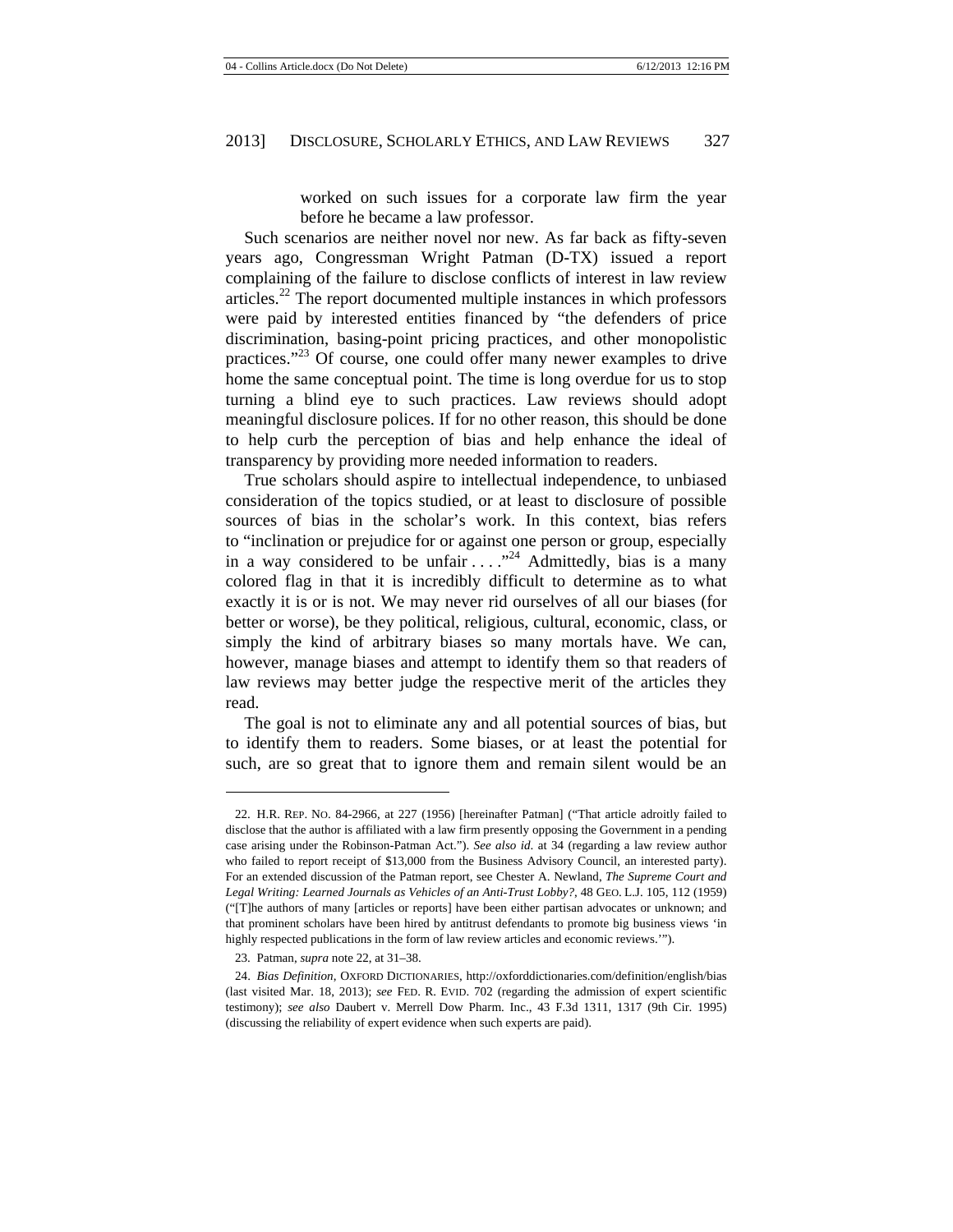affront to any scholarly endeavor worthy of the name. Consider what would happen in the following four hypothetical situations if there were no disclosure as to the real or likely conflicts of interest:

- A law review hosts a symposium on the costs and benefits of deregulation in the area of health care—co-sponsored by a national insurance company.
- A law review holds a conference on regulating environmental pollution. An international oil company provides honoraria to some of the participants and generously funds the conference.
- A law review publishes a print symposium on Judicial Nominations—either the Federalist Society or the American Constitution Society underwrites the conference and selects some of the speakers.
- A law review publishes a print symposium on the question of "fetal personhood"—either Planned Parenthood or Focus on the Family finances the conference and selects all of the participants.

How should law review editors screen articles for conflicts of interest that may taint the work? What disclosures should they require of authors submitting articles for publication? Which of that information should they insist be disclosed to readers in articles that they publish? While the above-mentioned hypotheticals suggest various ethical issues, the most obvious step is that law reviews should require authors to disclose funding sources, both at the time that an article is submitted for review by the journals, and in print if the article is published. Is that really a debatable point? Would it not seem practically and ethically strange if such conflicts were not disclosed? We may debate the conflicts' significance and magnitude, the character and extent of disclosure that should be required, and what to do about certain conflicts of interest. However, these hypotheticals tell us that we must require some level of disclosure. And yet, American law reviews rarely, if ever, require such disclosure.

It cannot be denied: scholars like the patina of objectivity. Like Aristotle or Aquinas (or, if you prefer, Herbert Wechsler<sup>25</sup>), we like to fancy ourselves as being objective. And if a professor *really* tries to be objective when she analyzes an issue in an article,<sup>26</sup> she might

26. *See generally* Arthur Miller, *The Myth of Objectivity in Legal Research and Writing*, 18

 $\overline{a}$ 

<sup>25.</sup> *See generally* Herbert Wechsler, *Toward Neutral Principles of Constitutional Law*, 73 HARV. L. REV. 1 (1959) (arguing that because Constitutional adjudication must be different from and free of "the ad hoc in politics," the Court must adhere to neutral principles in deciding constitutional questions).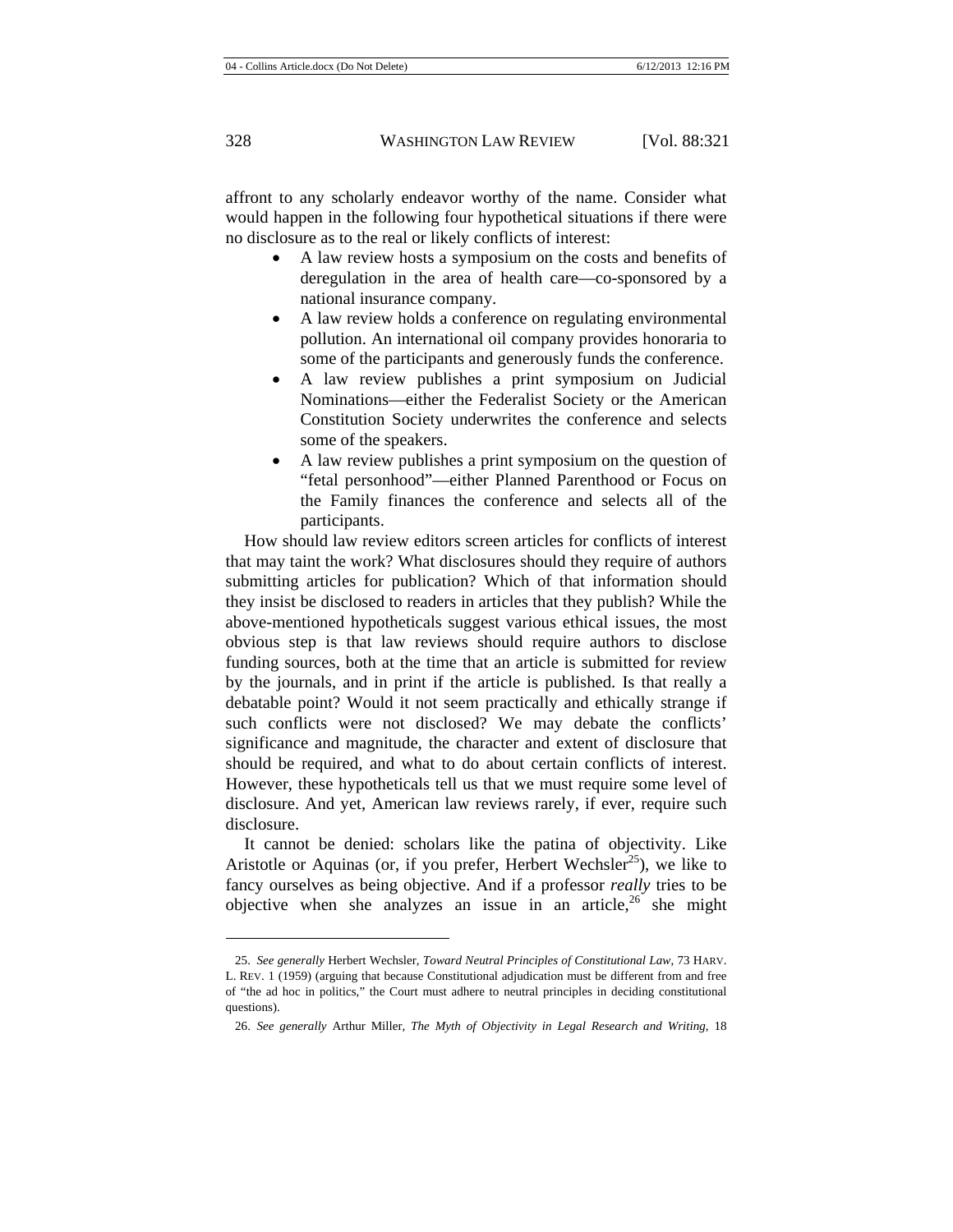understandably hesitate to disclose that two years earlier (before she became a law professor) she litigated similar issues on behalf of the very industry that is now the subject of her academic scrutiny. Though the fact that she once did this work does not alone demonstrate bias or reveal some deficiency in her analysis, she should disclose the work because it is relevant to understanding her perspective. Disclosure will help readers make better-informed judgments. The information obtained by disclosure is but part of the criteria readers use to evaluate an article. Such information may alert us to a potential problem, which may or may not affect how we assess a work.

#### III. TRANSPARENCY FOR LEGAL SCHOLARS

In an important but often-ignored statement, the American Association of Law Schools (AALS) has endorsed a "Statement of Good Practices by Law Professors in the Discharge of their Ethical and Professional Responsibilities."<sup>27</sup> These recommendations urge that scholars be intellectually honest in their work. They must be free to criticize the work of others, but must not use false information, distort facts, or fail to acknowledge evidence relevant to the subjects of their study.<sup>28</sup> The Statement endorses the kind of disclosure we urge on our readers in this Essay:

A law professor shall *disclose* the material facts relating to receipt of direct or indirect payment for, or any personal economic interest in, any covered activity that the professor undertakes in a professorial capacity . . . . Disclosure of material facts should include: (1) the conditions imposed or expected by the funding source on views expressed in any future covered activity and (2) the identity of any funding source, except where the professor has provided legal representation to a client in a matter external to legal scholarship under circumstances that require the identity to remain privileged under applicable law. If such a privilege prohibits disclosure the professor shall generally describe the interest represented.<sup>29</sup>

Virtually all American law reviews, somewhat surprisingly, have not recognized these standards or adopted their own versions of them. The

 $\overline{a}$ 

CATH. U. L. REV. 290 (1969) (contesting the possibility of truly objective legal scholarship).

<sup>27.</sup> *AALS Handbook: Statements of Good Practices*, ASS'N AM. LAW SCH. (May 2003), http://www.aals.org/about\_handbook\_sgp\_eth.php (last visited Apr. 12, 2013).

<sup>28.</sup> *Id.*

<sup>29.</sup> *Id.* (emphasis added).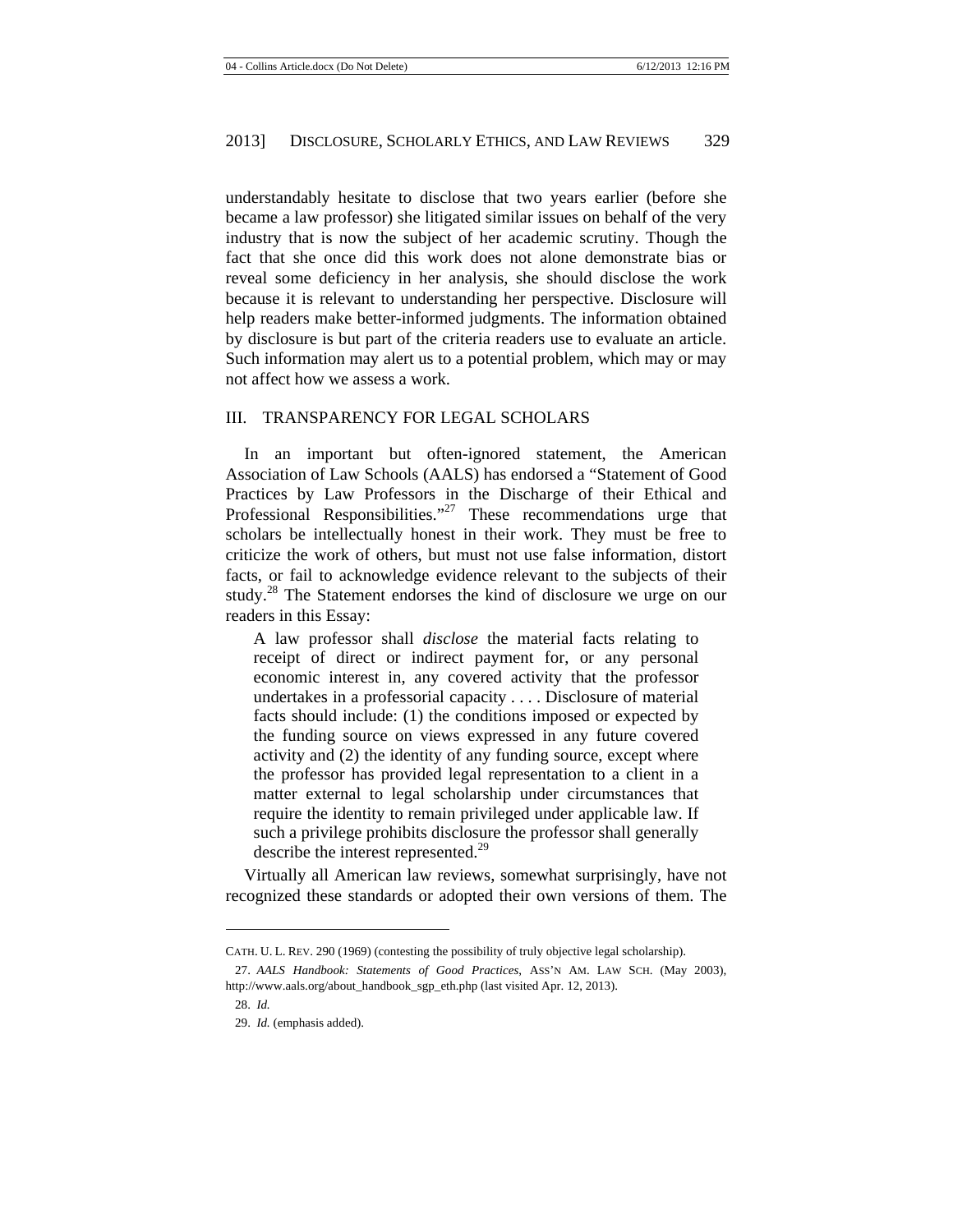AALS statement also advocates for the following:

A law professor shall also disclose the fact that views or analysis expressed . . . were espoused or developed in the course of either paid or unpaid representation of or consultation with a client [if a reasonable person would think that the professor's position was affected by the work]....A law professor should make . . . all disclosures discussed in this policy [early in the process, including] . . . when the professor is invited to produce the written work for publication or to make a presentation or when the professor submits the written work for publication or delivers the presentation.<sup>30</sup>

Notably, the AALS and other similar professional societies expect and even demand disclosure from their members. By contrast, something is sorely amiss in the world of legal scholarship if law reviews have no formal ethical polices governing conflicts and biases.

For all of the above reasons and others, we echo Professor Michael Closen's long-standing call on law review editors to adopt conflict of interest and disclosure policies.<sup>31</sup> "In keeping with  $[the]$  notions of the highest of ethical conduct," he stressed, "the law reviews should insist that contributors of articles disclose any interest that they may have in the issues addressed and the positions advocated. Such disclosure[,]" he added:

[S]hould appear in the first footnote of the article and should include such matters as the fact that the author is employed by a party or retained by clients with an interest in the issue, that the author was paid a fee or compensated somehow for the preparation of the article, or that the author regularly practices in the subject area addressed by the article. $32$ 

<sup>30.</sup> *Id.* Notwithstanding what is set out in the text, it should be noted that the *Stanford Law Review* and the *Yale Law Journal*, along with the *Human Rights Law Review*, do have disclosure policies. *See Article Submissions: Ethics Policy*, STAN. L. REV., http://www.stanfordlawreview.org/submissions/print/article (last visited May 20, 2013); YALE LAW JOURNAL, VOLUME 123 SUBMISSION GUIDELINES § 5: CONFLICTS OF INTEREST, *available at* 

http://www.yalelawjournal.org/images/documents/123\_ylj\_general\_submission\_guidelines%202- 15-13.pdf (last visited May 20, 2013); *Human Rights Law Review: Conflict of Interest Policy*, HUM. RTS. L. REV., http://www.oxfordjournals.org/our\_journals/hrlr/for\_authors/conflict.html (last visited May 20, 2013); *see also Journal of Philosophy, Science & Law: Submission Information for Authors*, J. PHIL. SCI. & L., http://www6.miami.edu/ethics/jpsl/submission.html (last visited May 20, 2013).

<sup>31.</sup> *See* Michael L. Closen, *A Proposed Code on Professional Responsibility for Law Reviews*, 63 NOTRE DAME L. REV. 55, 58 (1988).

<sup>32.</sup> *Id.* Consistent with some of this ethical spirit, the American Law Institute has adopted its own conflicts of interest policy. *See* AM. LAW INST., CONFLICTS OF INTEREST POLICY §§ II, IV (adopted